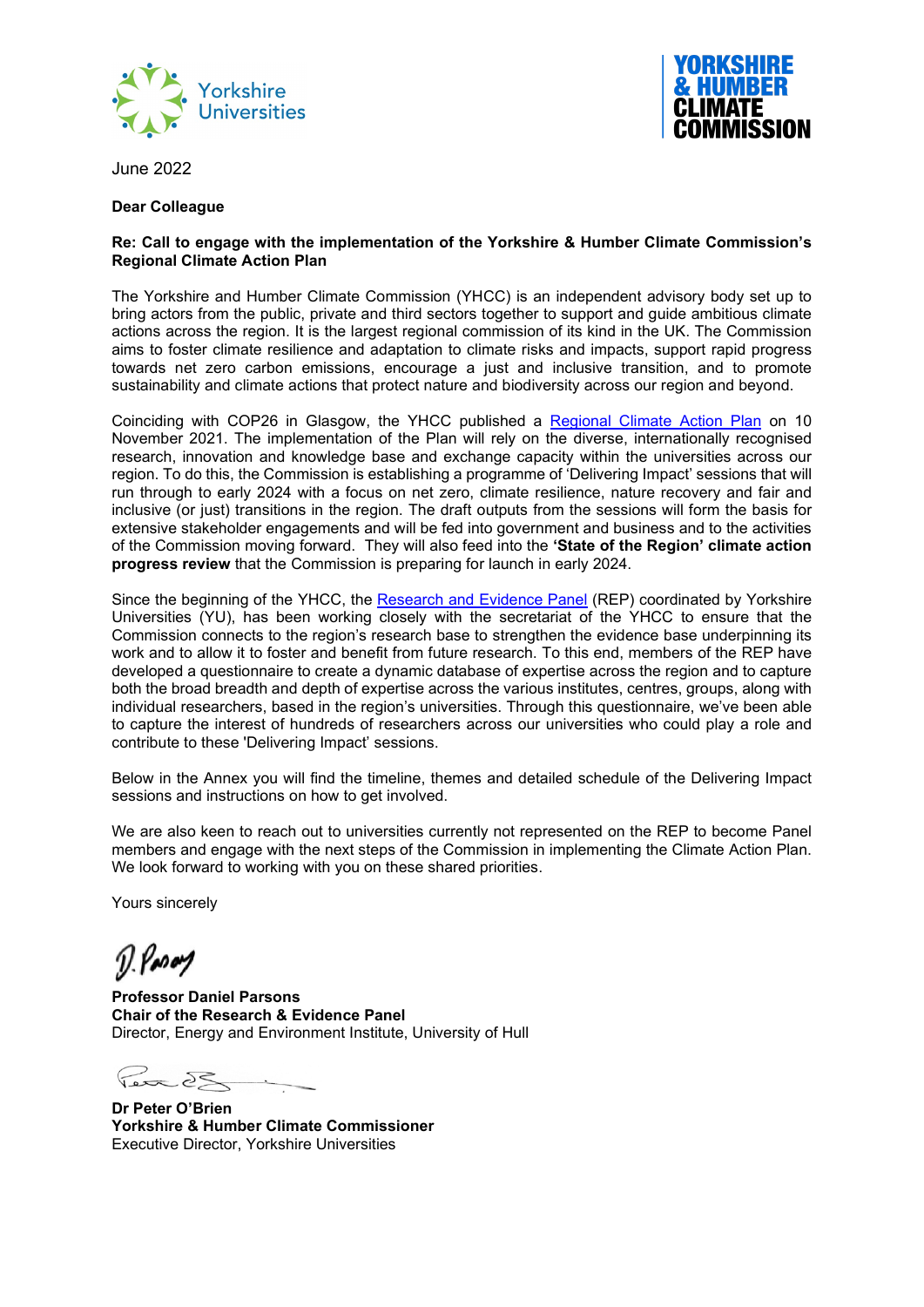**If you are interested in participating in a Delivering Impact Session or engaging with the Research & Evidence Panel, please contact Monika Antal, Executive Manager, Yorkshire Universities: [m.antal@yorkshireuniversities.ac.uk](mailto:m.antal@yorkshireuniversities.ac.uk)**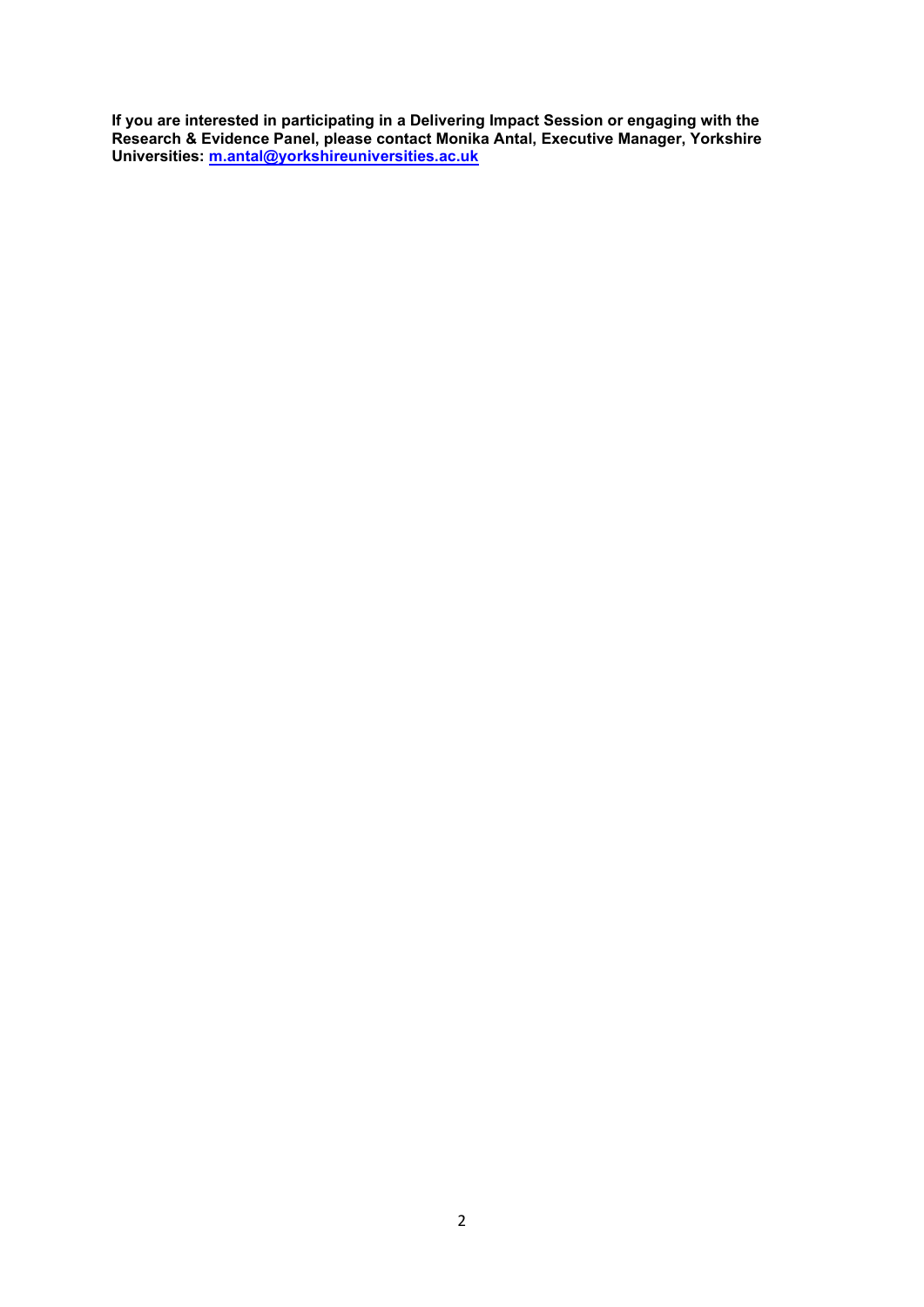# **Annex - Delivering Impact Sessions briefing note**

# **Aims and objectives**

The Yorkshire and Humber Climate Commission is establishing a programme of 'Delivering Impact' Sessions that will run through to early 2024 with a focus on net zero, climate resilience, nature recovery and fair and inclusive (or just) transitions in the region.

Each of the open sessions (see below) will:

- a) examine evidence on key themes
- b) review global, national and regional best practice
- c) develop links between different areas of action to encourage a joined-up approach;
- d) consider what is being done, what needs to be done, and what more could be done to deliver ambitious climate action in the region;
- e) review stakeholder perspectives on each theme, considering the views of government, business and communities/third sector groups;
- f) consider enablers/blockers and capacities for change;
- g) propose practical actions that can/should be taken and the role that the Commission and other actors can play in promoting these.

The draft outputs from the sessions will form the basis for extensive stakeholder engagements and will be fed into government and business and to the activities of the Commission moving forward.

They will also feed into the 'State of the Region' climate action progress review that the Commission is preparing for launch in early 2024.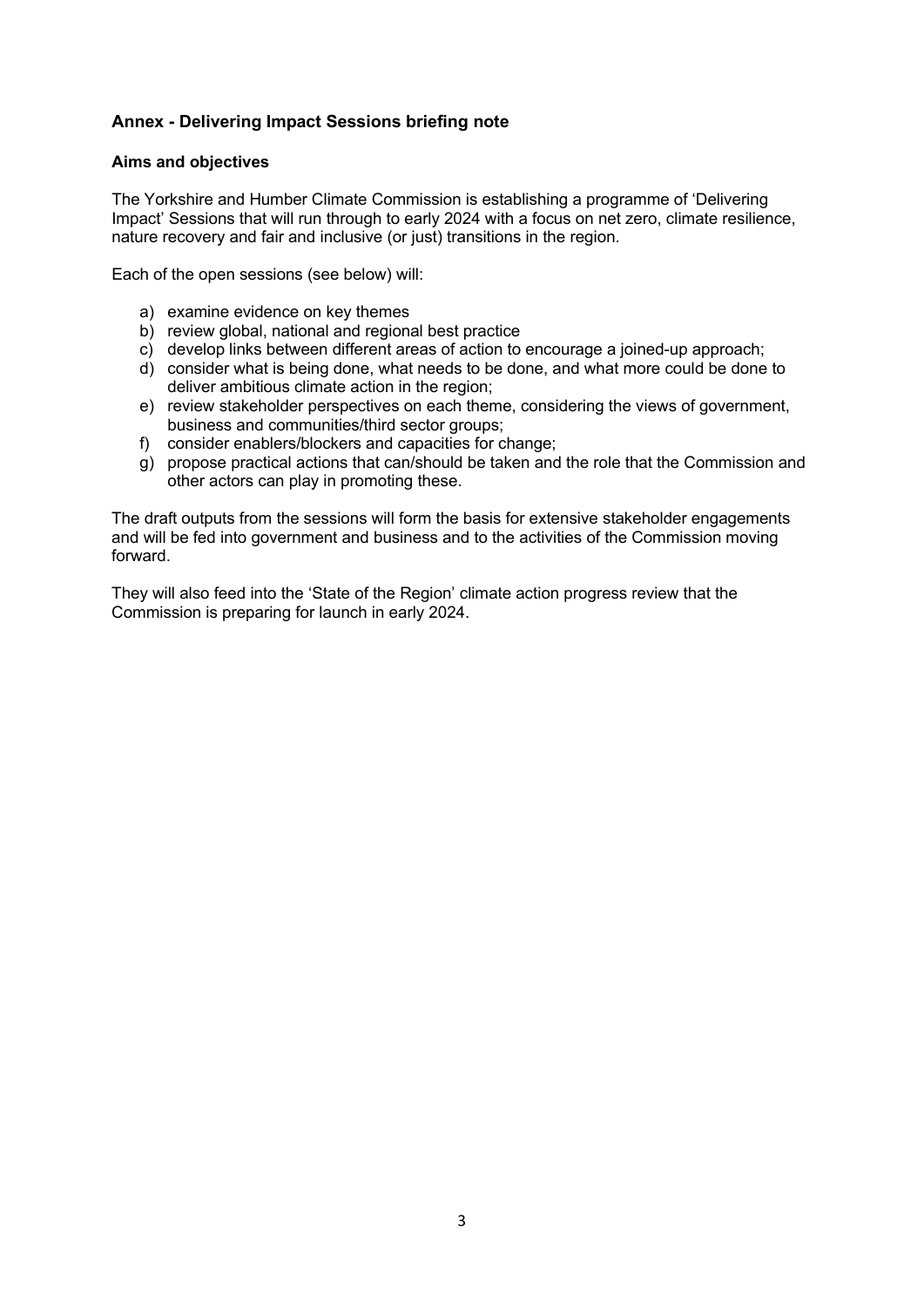# **Current Session Topics and Timeline**

|                      | <b>Regional Policy</b><br>Forum                                                                                                         | <b>Climate</b><br><b>Adaptation</b><br><b>Resilience Panel</b> | <b>Net Zero Panel</b>                                             | Land, Water,<br><b>Nature and Food</b><br><b>Panel</b>                        | <b>Future Economy</b><br><b>Panel</b>                            |
|----------------------|-----------------------------------------------------------------------------------------------------------------------------------------|----------------------------------------------------------------|-------------------------------------------------------------------|-------------------------------------------------------------------------------|------------------------------------------------------------------|
| July 22              | Fuel poverty,<br>cost of living                                                                                                         | Session shaping<br>and confirming<br>briefs, speakers etc      | Session shaping<br>and confirming<br>briefs, speakers<br>etc      | Session shaping<br>and confirming<br>briefs, speakers etc                     | Session shaping and<br>confirming briefs,<br>speakers etc        |
| Sept 22              |                                                                                                                                         |                                                                |                                                                   | Creating a secure &<br>sustainable regional<br>food system -<br>urban & rural |                                                                  |
| <b>Oct 22</b>        | Planning<br>(overview,<br>including<br>adaptation)                                                                                      | People and<br>communities                                      | Buildings, retrofit<br>(inc. heritage)                            | Nature's recovery<br>&- Achieving 30:30<br>and beyond                         | Green jobs and<br>employment<br>including<br>training and skills |
| <b>Dec 22</b>        |                                                                                                                                         | Health and well-<br>being                                      | Planning and new<br>build standards                               | Mitigating climate<br>change, net zero &<br>nature-based<br>solutions         | <b>SMEs and business</b><br>support                              |
| Jan/Feb 23           | <b>Best Practice &amp;</b><br>Learning session<br>on a) Climate<br>Comms &<br>Engagement; b)<br>Scope 3<br>emissions and<br>procurement | Infrastructure                                                 | Energy – supply<br>side, distribution<br>and CCUS                 | Cultural adaptation<br>(attitudes,<br>behaviour,<br>communications)           | Finance and<br>investment                                        |
| <b>Mar/Apr 23</b>    |                                                                                                                                         | <b>Business and</b><br>industry                                | Energy - demand<br>side, storage and<br>distributed<br>renewables | Nutrient cycles and<br>soil health (water<br>quality)                         | Innovation and<br>entrepreneurship                               |
| <b>May/Jun</b><br>23 | <b>Jobs and Skills</b>                                                                                                                  | Emergency<br>response &<br>preparedness-<br>part 1             | Transport-<br>demand, active,<br>public                           | Water in the<br>landscape (quality,<br>supply)                                | Procurement and<br>supply chains                                 |
| <b>Jul/Sept 23</b>   |                                                                                                                                         | Emergency<br>response &<br>preparedness-<br>part 2             | Transport<br>vehicles, freight,<br>aviation and<br>shipping       | Marine<br>considerations                                                      | Logistics and<br>distribution                                    |
| Oct/Nov 23           | Ecological<br><b>Emergency and</b><br><b>Biodiversity</b><br>improvements<br>(inc. Planning<br>update)                                  | Land, water,<br>nature, food -<br>overview session             | Consumption and<br>behaviours                                     | Principles for new<br>development<br>(B&GI)                                   | Circular economy<br>and resource<br>efficiency                   |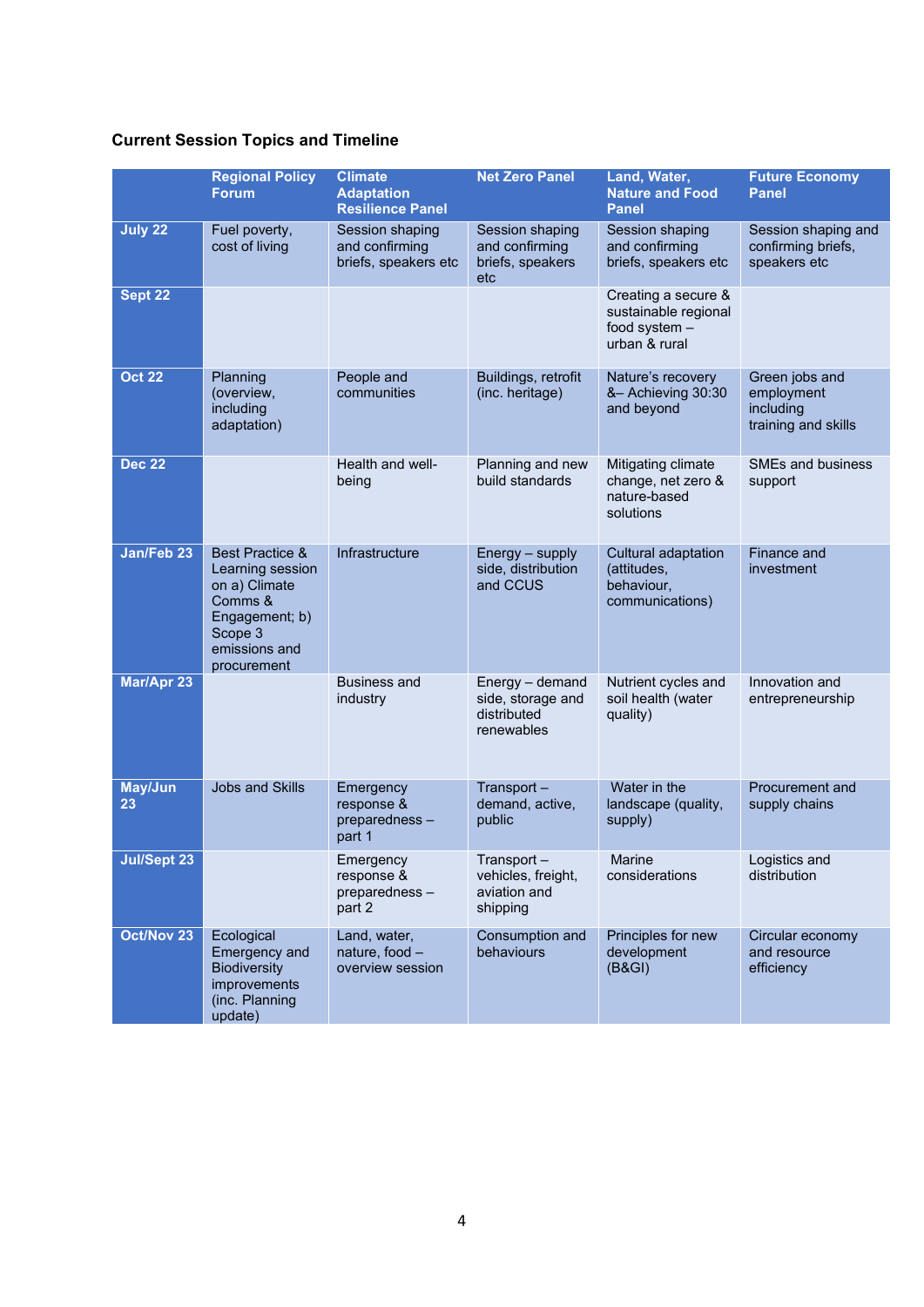| What                            | Lead                         | When                             | Why                              |
|---------------------------------|------------------------------|----------------------------------|----------------------------------|
| Agree final programme           | Commission and               | <b>June 2022</b>                 | Provide transparency and         |
|                                 | Panels                       |                                  | enable effective planning and    |
|                                 |                              |                                  | preparation                      |
| Call for evidence reviews       | <b>Research and Evidence</b> | <b>June 2022</b>                 | Ensure our debates are well      |
|                                 | Panel                        |                                  | informed using most current and  |
|                                 |                              |                                  | relevant research                |
| Speaker nominations and         | Fora/ Panels and             | 3 months in                      | To secure most appropriate       |
| invitations                     | Secretariat                  | advance of                       | speakers                         |
|                                 |                              | session                          |                                  |
| Invite Commission and           | Secretariat                  | 2 months in                      | To enable members to plan and    |
| Forum/WG/Panel                  |                              | advance of                       | prepare                          |
| members                         |                              | session                          |                                  |
| Evidence review                 | Secretariat                  | 1 month in                       | To provide members time to       |
| received, edited,               |                              | advance of                       | review and seek comment from     |
| circulated                      |                              | session                          | networks                         |
| Chair and speaker               | Co-Directors                 | 1 month in                       | To provide plenty of planning    |
| briefings                       |                              | advance of                       | time                             |
|                                 |                              | session                          |                                  |
| Session planning and            | Secretariat                  | 1 month in                       | To support Chairs with smoothly  |
| logistics                       |                              | advance of                       | run sessions                     |
|                                 |                              | session                          |                                  |
|                                 |                              |                                  |                                  |
|                                 |                              | <b>Delivering Impact Session</b> |                                  |
| Draft position paper            | Secretariat and Co-          | Within 2 weeks of                | To provide a record of the key   |
| produced                        | <b>Directors</b>             | session                          | considerations made,             |
|                                 |                              |                                  | conclusions, and                 |
|                                 |                              |                                  | recommendations/actions          |
|                                 |                              |                                  | identified                       |
| Draft position paper and        | Commission/Leadership        | Within 6 weeks of                | To provide consistency in        |
| proposed actions                | Group and Fora/Panels        | session                          | approach and mitigate potential  |
| reviewed                        |                              |                                  | reputational risks               |
| Draft position paper and        | Secretariat                  | Within 2 weeks of                | For transparency and             |
| actions amended                 |                              | receipt of                       | awareness                        |
| following comments and          |                              | comments                         |                                  |
| circulated to                   |                              |                                  |                                  |
| Commission/Leadership           |                              |                                  |                                  |
| Group and to                    |                              |                                  |                                  |
| Fora/WG/Panel Chairs            |                              |                                  |                                  |
| Draft position paper            | Co-Directors,                | Within 2 weeks of                | For transparency & visibility    |
| supported                       | Commission Chair,            | receipt of                       |                                  |
|                                 | <b>Fora/Panel Chairs</b>     | amended version                  |                                  |
| Agreed position paper           | Secretariat and Fora         | $\overline{At}$ the next         | To increase awareness of key     |
| and actions fed into            | Chairs                       | available Forum                  | issues and support/enable        |
| <b>Regional Policy/National</b> |                              | meeting                          | climate action across            |
| Policy Fora                     |                              |                                  | local/national government        |
| Agreed position paper           | Secretariat and Co-          | Within 3 months of               | To increase awareness of key     |
| and actions fed into            | <b>Directors</b>             | session                          | issues and support/enable        |
| <b>Climate Pledge</b>           |                              |                                  | climate action across in the     |
| <b>Signatories Group</b>        |                              |                                  | private sector                   |
| Evidence briefing,              | Secretariat                  | Within 1 month of                | To ensure timely and full public |
| session videos, agreed          |                              | securing support                 | engagement                       |
| commentary and actions          |                              | (from Co-Directors,              |                                  |
| posted on on-line               |                              | Commission Chair,                |                                  |
| consultation platform           |                              | Fora/WGs/Panel                   |                                  |
|                                 |                              | Chairs as                        |                                  |
|                                 |                              | appropriate)                     |                                  |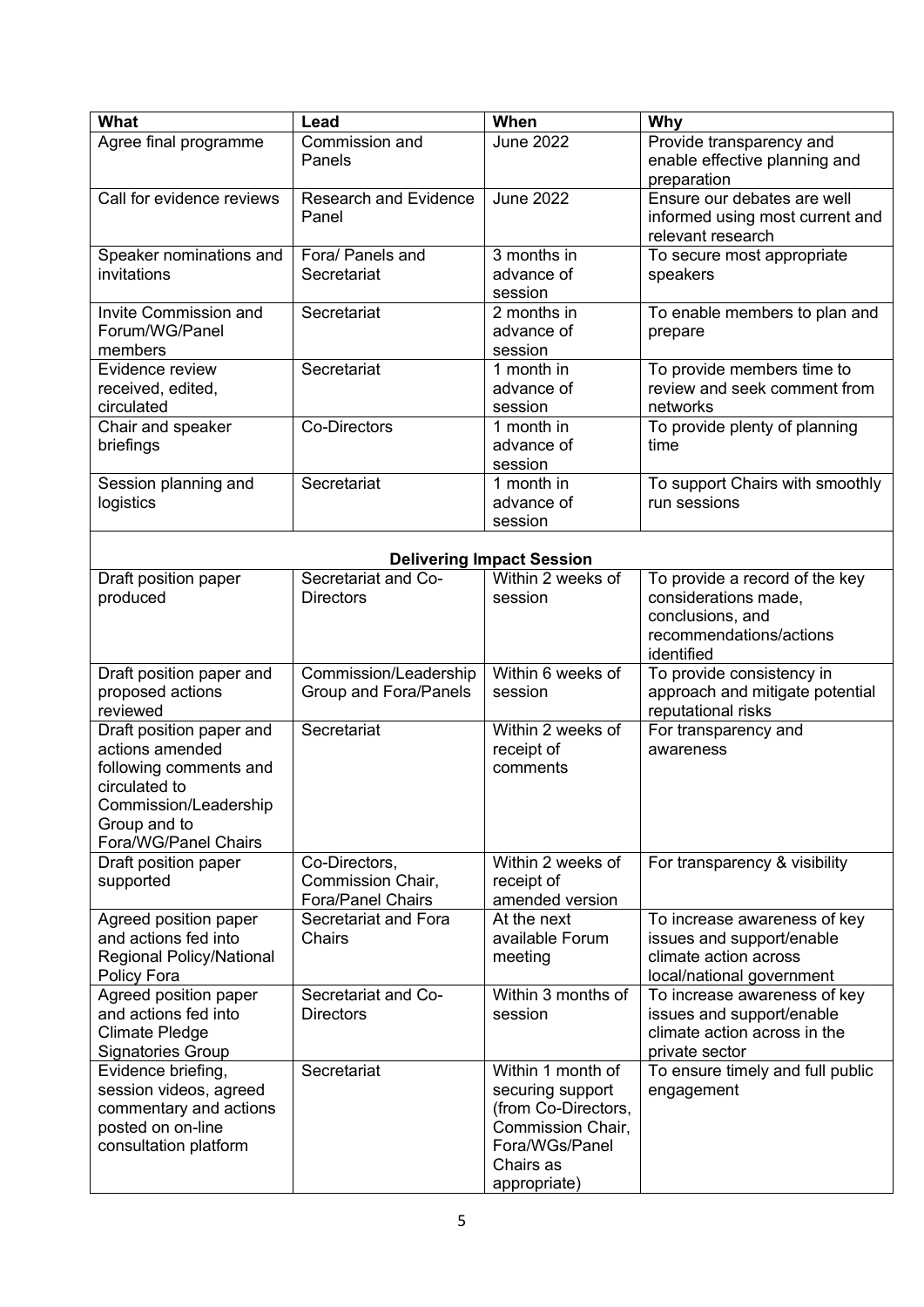| Supporting comms for<br>on-line consultations                            | Secretariat                                               | Ongoing through<br>process                            | To ensure all are aware and<br>able to promote engagement<br>through their networks                                                    |  |  |  |  |  |
|--------------------------------------------------------------------------|-----------------------------------------------------------|-------------------------------------------------------|----------------------------------------------------------------------------------------------------------------------------------------|--|--|--|--|--|
| 6-week consultation period                                               |                                                           |                                                       |                                                                                                                                        |  |  |  |  |  |
| Feedback processed and<br>revised position paper<br>and actions produced | Secretariat and Co-<br>Directors                          | Within 1 month of<br>consultation period<br>closing   | To ensure timely progress and<br>completion of process                                                                                 |  |  |  |  |  |
| Revised position paper<br>and actions reviewed                           | Commission/Leadership<br>Group and relevant<br>Fora/Panel | Within 2 months of<br>consultation period<br>closing  | To maintain ownership and<br>provide transparency & visibility                                                                         |  |  |  |  |  |
| <b>Final revisions</b>                                                   | Secretariat and Co-<br><b>Directors</b>                   | Within 2 weeks of<br>receipt of final<br>comments     | To provide a 'single voice'<br>through the reports                                                                                     |  |  |  |  |  |
| Final version sign-off                                                   | <b>Chair and Co-Directors</b>                             | Within 3 months of<br>consultation<br>process closing | To formally complete the<br>process effectively with<br>opportunity to reflect on learning<br>and continuously improve the<br>process. |  |  |  |  |  |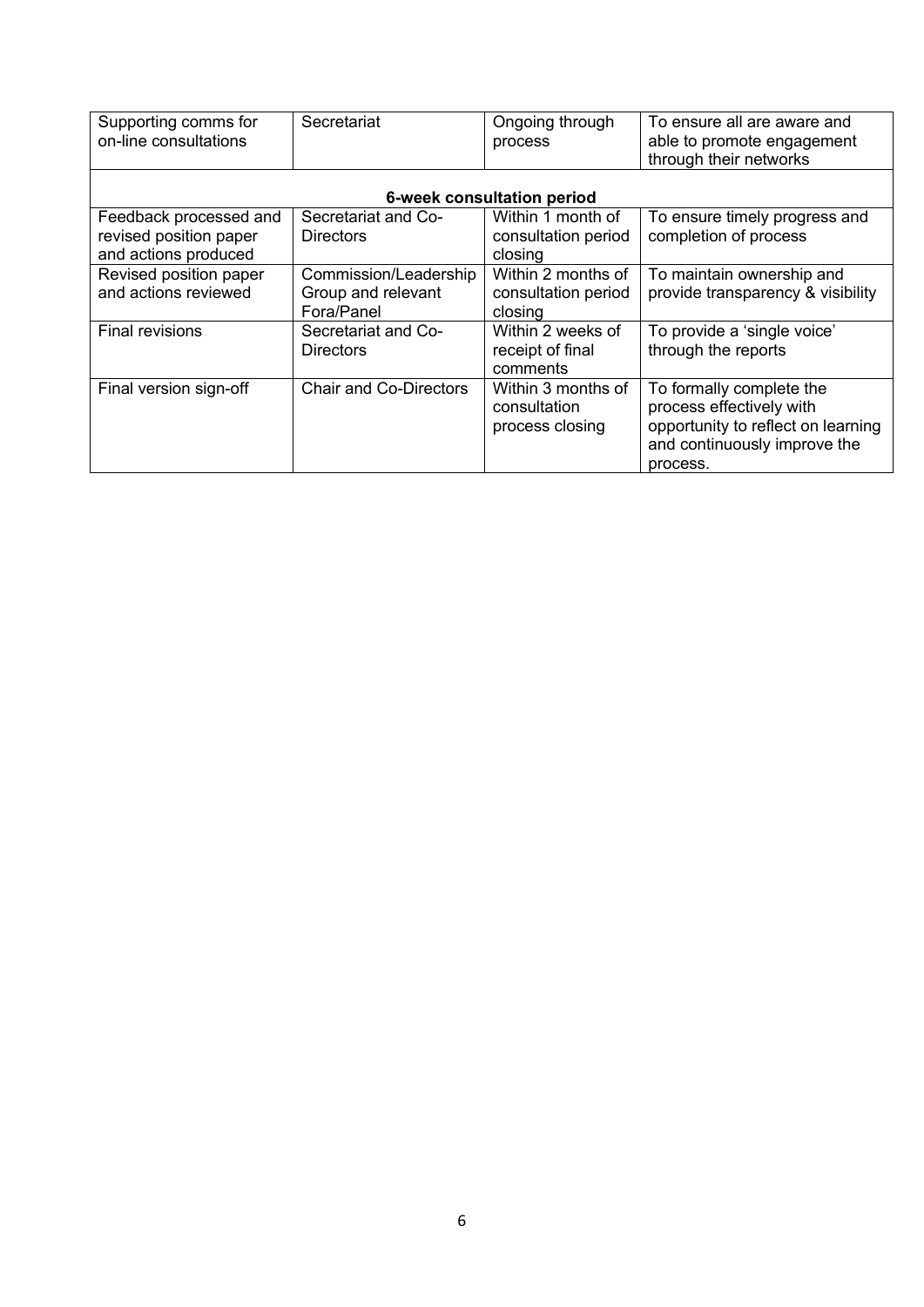# **Evidence Review Template - Developed with the Research and Evidence Panel**

The Panels will need to provide a scope for each evidence review, to help the lead co-ordinating deliver what is needed. This can include a requirement to draw on community science or learning and best practice from other sectors, as well as from within the academic community.

c.2000 words, written to be accessible whilst connecting to the research and evidence base, addressing the following points:

A. Context and description of the issue

- Evidence on the importance of the issue
	- a) Globally
	- b) Nationally
	- c) Regionally
- Links between the issue and the broader objectives of the Commission (net zero, climate resilience, nature recovery, just transitions)

#### B. Forms of response

- Discussion on the scale and pace of action required on this issue
- Discussion on the scale and pace of action currently underway on this issue
- Discussion on key enablers/blockers shaping current activity (e.g. policy, finance, business engagement, public support)
- Review of potential forms of response that could be adopted in the region
- Identification of any best practice examples that the region could learn from<br>- Discussion on costs and benefits and winners and losers from the potential
- Discussion on costs and benefits and winners and losers from the potential response

C. Proposed actions for the region

- Elaboration of potential ways forward for the region
- Discussion on the key actions needed to make those ways forward viable
- Discussion on the implications of inaction or continuation of current approaches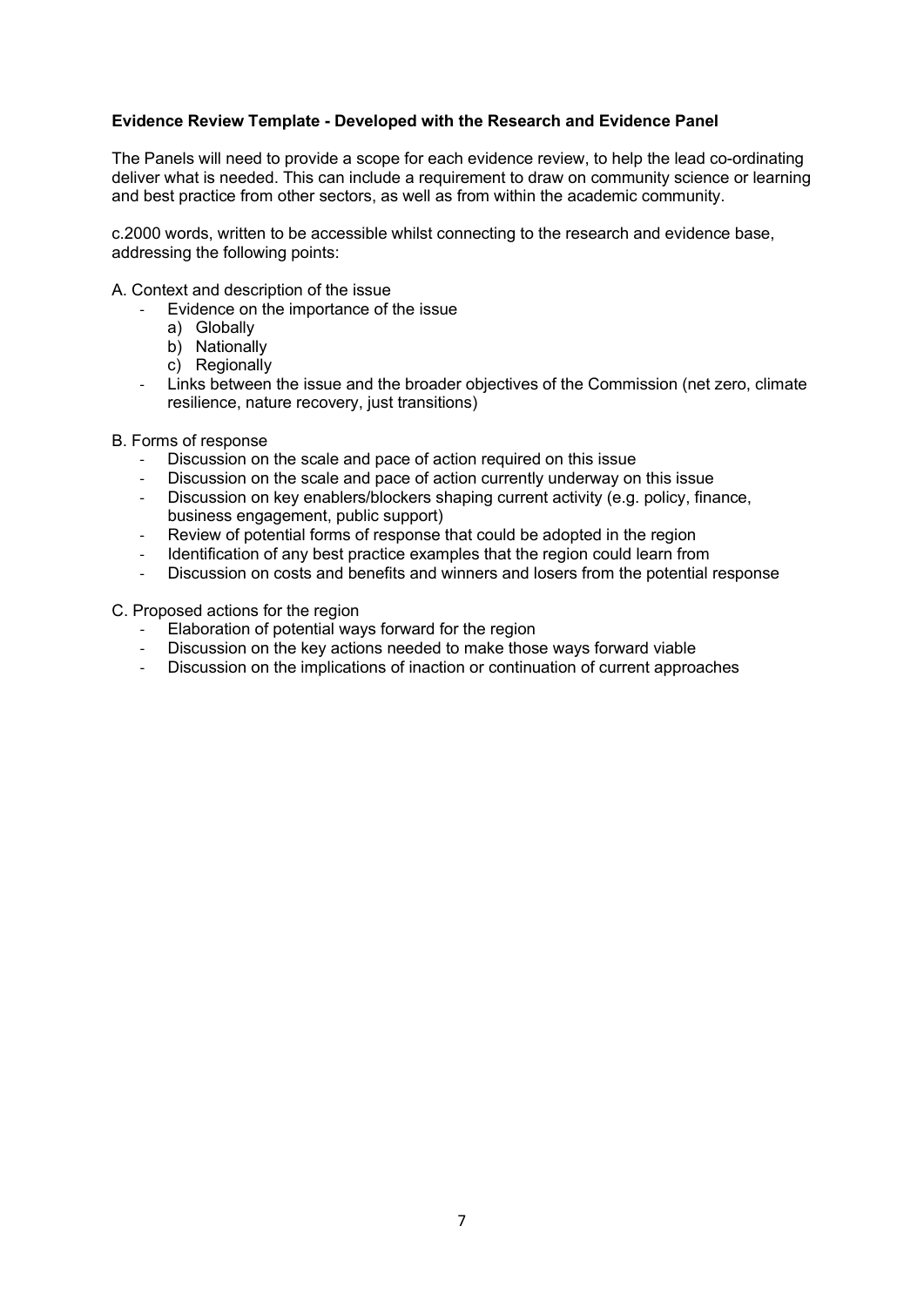# **Delivering Impact Session Framework**

Whole session  $-2.5$  hrs

# **Part 1 (1hr 10mins) – to be recorded and used as part of the consultation process**

Inspiring and thought-provoking presentation (10 mins speaking + 10 mins direct questions)

- What do we need to do and by when?
- What does current best practice look like?

Regional best practice presentation (10 mins speaking + 10 mins direct questions)

- What is regional best practice and how widespread is it?
- What is normal practice and how can we change it?

Stakeholder presentations (x3, each 7 mins speaking + 3 mins direct questions)

- Perspective from local government
- Perspective from business
- Perspective from communities/third sector

# **\* 10 mins break \***

# **Part 2 (1 hr 10 mins) – not recorded, under Chatham House Rule to enable open conversation**

Structured conversation on:

- Why is this issue important?
- How does this issue interact with other key priorities? (Net Zero, Climate Resilience, Nature Recovery, Just Transitions)
- What level of action is needed and why?
- What is currently happening and is it consistent with what is needed?
- What should we be seeking to do and what does best practice look like?
- What capacities do we have and what are the main enablers/blockers?
- Who are the key stakeholders and decision makers that need to be involved and are they engaged/aligned?
- What can we do under current conditions?
- What policy or other support is needed to go further/faster?
- What should the Commission do to develop and spread regional best practice?
- What is/are the next steps needed to support or enable action?
- What is the timeframe for action and who should lead?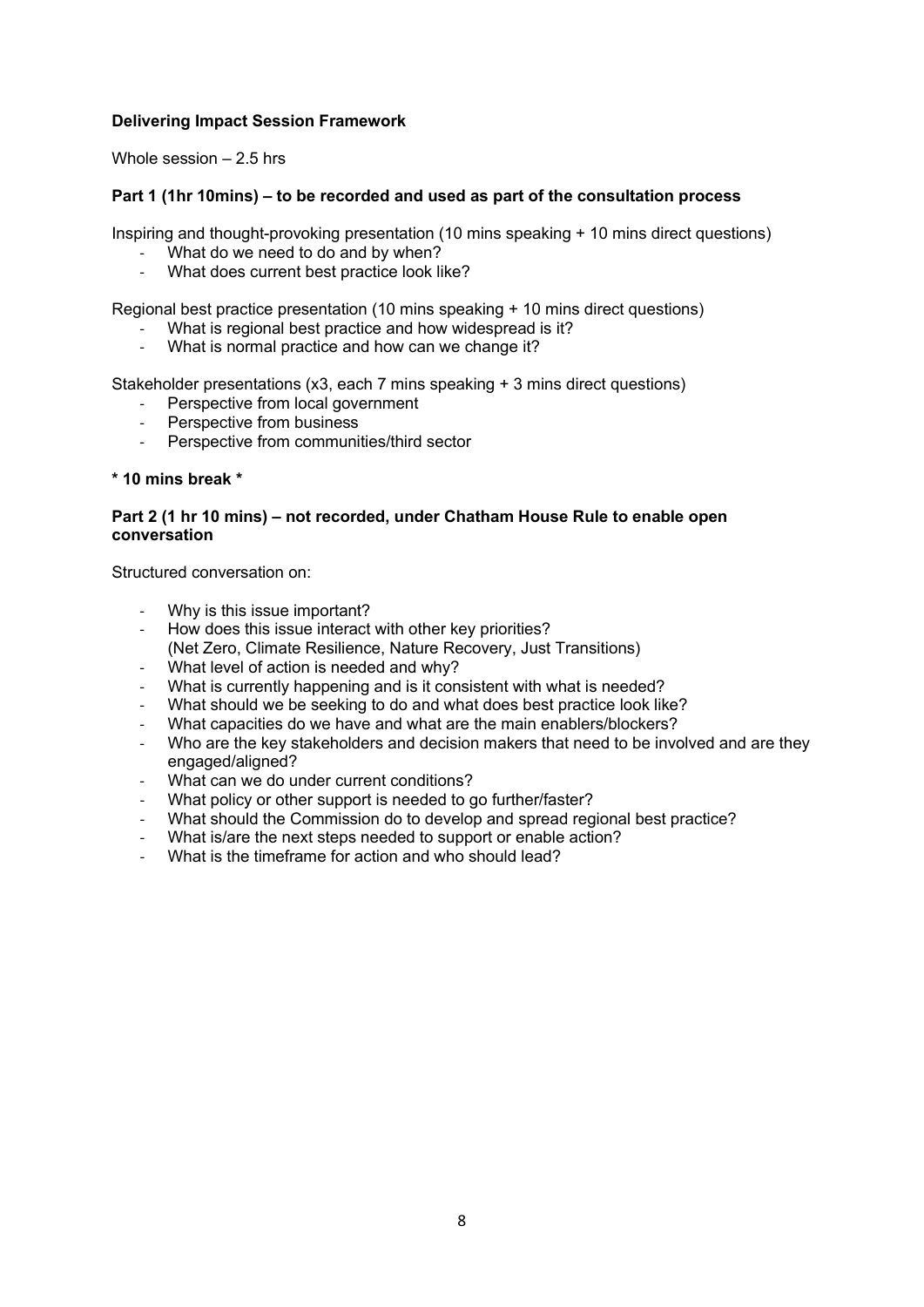# **Accessible Briefing Note Template**

c.2500 words, written as an accessible briefing note, focusing on delivering impact in Y&H.

- What the issue is and why it is important o *Range of levels, from individual to a regional & strategic view Pop out box summarising underpinning evidence*
- How this issue relates to and interacts with other YHCC priorities *Pop out box explaining links between this issue and broader NZ, CR, NR and JT priorities*
- Who the key stakeholders and decision makers are that need to be involved and a reflection on the current position in the region *Pop out box setting out key stakeholders and decision makers*
- What should key stakeholders and decision makers be seeking to do? *Pop out box summarising the objective to be achieved and by when* o What does this mean for an individual who wants to be climate ready?
- What is currently happening and is it consistent with what is needed? *Pop out box showcasing current regional best practice* 
	- o What capacities do we have and what are the main enablers/blockers?
	- o What can we do under current conditions?
- What policy or other support is needed to go further/faster? *Pop out box on key policy or other support asks to enable action on this issue*
- What the Commission is doing to develop and spread regional best practice *Pop out box mapping this issue onto deliverables from the CAP*
- What are the next steps needed to support or enable action in the region?
- What is the timeframe for action and who should lead/be involved? *Pop out box summarising the key action points*

# **Position Paper Template**

c2500 words, written as an accessible briefing note, focusing on delivering impact in Y&H.

- What is the issue and why is it important *Pop out box summarising underpinning evidence*
- How does this issue relate to/interact with other YHCC priorities *Pop out box explaining links between this issue and broader NZ, CR, NR and JT priorities*
- Who are the key actors that need to be involved and are they engaged/aligned? *Pop out box setting out key actors and stakeholders*
- What is currently happening and is it consistent with what is needed *Pop out box showcasing current regional best practice*
- What should we be seeking to do